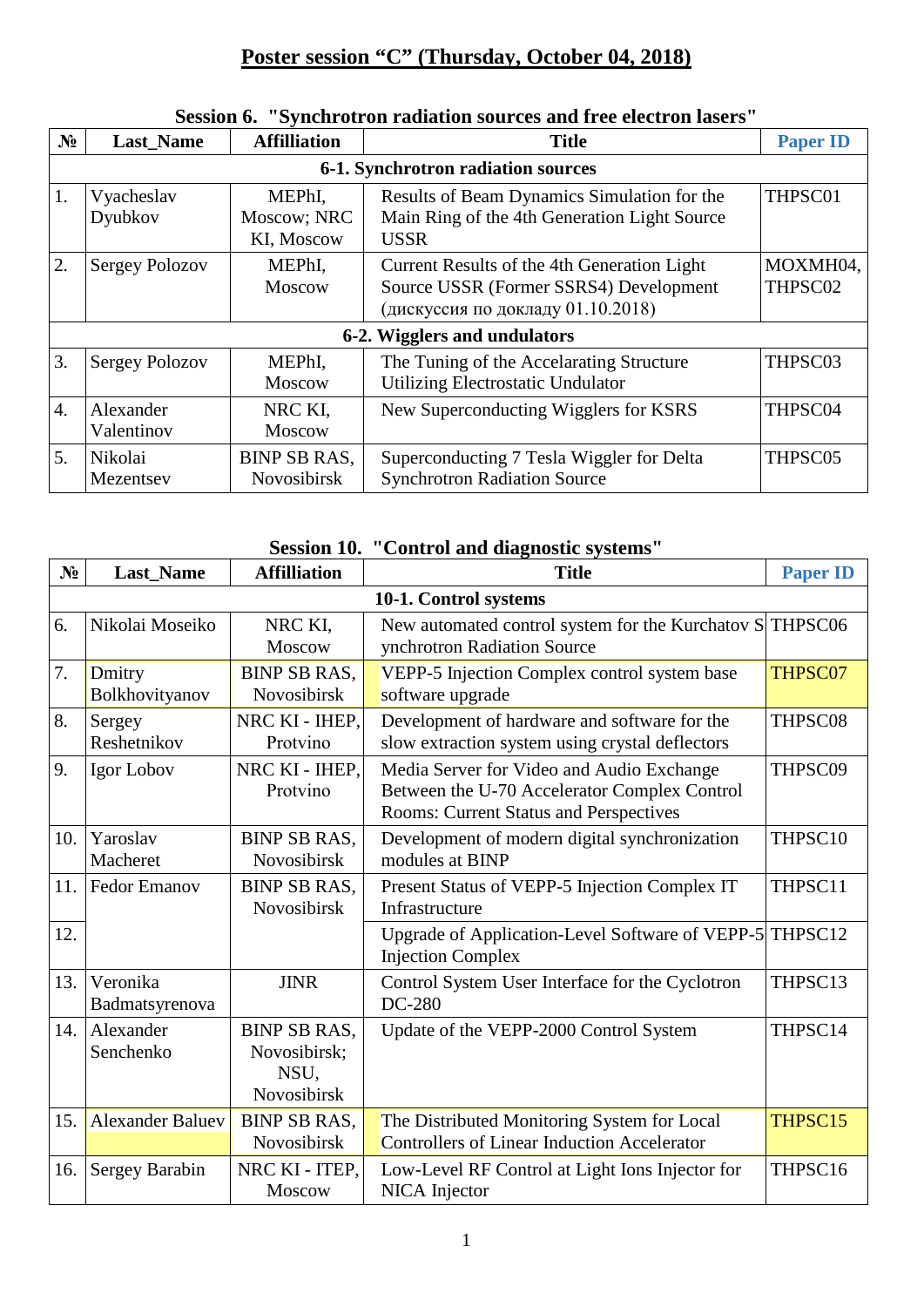|     | 10-2. Diagnostic systems |                                    |                                                                                                   |                |  |
|-----|--------------------------|------------------------------------|---------------------------------------------------------------------------------------------------|----------------|--|
| 17. | Sergey Barabin           | NRC KI - ITEP,                     | Emittance Measurements at the SPI Ion Source                                                      | THPSC17        |  |
|     |                          | Moscow                             | Using a Pepper-Pot Emittance Meter                                                                |                |  |
| 18. |                          |                                    | Pepper-Pot Emittance Measurement Device                                                           | THPSC18        |  |
| 19. | Antonina                 | NRC KI,                            | The bunch size measurements in the storage ring                                                   | THPSC19        |  |
|     | Smygacheva               | Moscow                             | «Siberia-2»                                                                                       |                |  |
| 20. | Dimitry Liakin           | NRC KI - ITEP,                     | Some development aspects of control and                                                           | THPSC20        |  |
|     |                          | Moscow                             | diagnostic systems for fourth-generation Russian<br>synchrotron radiation source                  |                |  |
|     |                          |                                    |                                                                                                   |                |  |
| 21. | <b>Viktor Pashuk</b>     | NRC KI - PNPI,<br>Gatchina         | Absolute monitors based on ionization chambers<br>with longitudinal and trasverse electric fields | THPSC21        |  |
| 22. | <b>Vitaly Balakin</b>    | <b>BINP SB RAS,</b>                | <b>Longitudinal Beam Measuruments on Damping</b>                                                  | THPSC22        |  |
|     |                          | Novosibirsk                        | <b>Ring BINP's Injection Complex With New</b>                                                     |                |  |
|     |                          |                                    | <b>Resonator</b>                                                                                  |                |  |
| 23. | Victor Klenov            | INR RAS,                           | Low Energy "Pepper-Pot" Emittance Measuring                                                       | THPSC23        |  |
|     |                          | Moscow                             | Device                                                                                            |                |  |
| 24. | <b>Vladimir Baranov</b>  | NRC KI - IHEP,                     | Fast wire scanners for U-70 accelerator of IHEP                                                   | THPSC24        |  |
|     |                          | Protvino                           |                                                                                                   |                |  |
| 25. | <b>Yury Rogovsky</b>     | <b>BINP SB RAS,</b>                | Current dependence of bunch dimensions in                                                         | THPSC25        |  |
|     |                          | Novosibirsk                        | VEPP-2000 collider                                                                                |                |  |
| 26. |                          |                                    | Measurement of beam parameters in VEPP-2000                                                       | THPSC26        |  |
|     |                          |                                    | using the beam history envelope analysis                                                          |                |  |
| 27. |                          |                                    | Longitudinal Beam Profile Diagnostic System at<br>Booster of Electrons and Positrons BEP          | THPSC27        |  |
| 28. | Victor Terekhov          | NRC KI - IHEP,<br>Protvino         | A system for monitoring beam losses at the IHEP<br>U-70 accelerator                               | THPSC28        |  |
| 29. | Vladislav Borin          | <b>BINP SB RAS,</b><br>Novosibirsk | Measurements of energy spread at VEPP-4M                                                          | THPSC29        |  |
| 30. | <b>Andrey Koshelev</b>   | NRC KI - IHEP,                     | Ultrahigh vacuum stand of IHEP and the                                                            | THPSC30        |  |
|     |                          | Protvino                           | production of various types of beam loss detectors                                                |                |  |
| 31. | Sergei Gavrilov          | <b>INR RAS,</b>                    | Upgrade of Electronics and Software for Profile                                                   | THPSC31        |  |
|     |                          | Moscow                             | Monitors in Multipurpose Research Complex of                                                      |                |  |
|     |                          |                                    | <b>INR RAS</b>                                                                                    |                |  |
| 32. |                          |                                    | Thermal Loads of Wire-Scanners at INR RAS<br>Proton Linac                                         | THPSC32        |  |
| 33. | Peter Bystrov            | <b>IPCE RAS,</b>                   | Radiation Installation and Accelerator UELV-10-                                                   | THPSC33        |  |
|     |                          | Moscow                             | 10-C-70 Beam Parameters Control, Management                                                       |                |  |
|     |                          |                                    | and Registration System                                                                           |                |  |
| 34. | Semen                    | JINR, Dubna                        | Modern Beam Monitoring Systems During SEE                                                         | THPSC34        |  |
|     | Mitrofanov               |                                    | Testing on ISDE&JINR Heavy Ion Facilities                                                         |                |  |
| 35. | <b>Sergey Barabin</b>    | NRC KI - ITEP,                     | Emittance Measurement on Krion-6T Ion Source                                                      | <b>TUPSA29</b> |  |
|     |                          | Moscow                             | by Pepper-Pot Method                                                                              |                |  |
| 36. | Dmitriy                  | MIPT,                              | Influence of Mechanical Vibrations on the Phase                                                   | THPSC35        |  |
|     | Chermoshentsev           | Dolgoprudniy                       | <b>Resolution of Bunch Shape Monitor</b>                                                          |                |  |
| 37. | Vladimir Kalinin         | NRC KI - IHEP,                     | Experimental Study of the Transverse Beam Size                                                    | THPSC36        |  |
|     |                          | Protvino                           | Used a Fast Wire Scanner in the U70 at IHEP                                                       |                |  |
| 38. | Semen<br>Mitrofanov      | JINR, Dubna                        | Photo-activation method for electron energy<br>determination of linear accelerator                | THPSC37        |  |
|     |                          |                                    |                                                                                                   |                |  |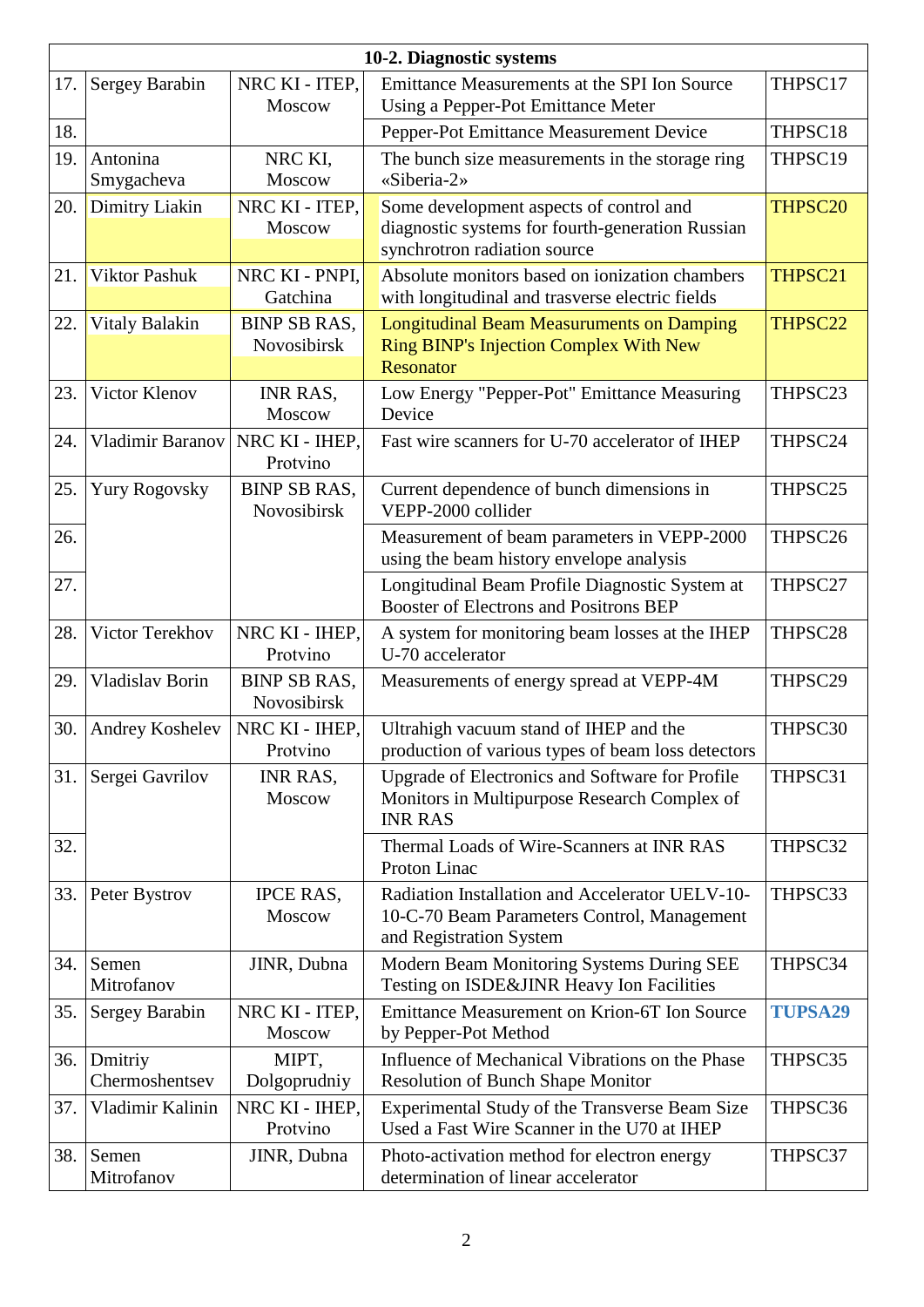| 39. | Yuliya Maltseva        | <b>BINP SB RAS,</b><br>Novosibirsk                   | Optical Fiber Based Beam Loss Monitor for the<br><b>BINP</b> e-e+ Injection Complex  | THPSC38             |
|-----|------------------------|------------------------------------------------------|--------------------------------------------------------------------------------------|---------------------|
| 40. | <b>Alexander Titov</b> | MIPT,<br>Dolgoprudniy,;<br>INR RAS,<br><b>Moscow</b> | Luminescent Diagnostics for Low Intensity Proton   THPSC39<br>Beams at INR RAS Linac |                     |
| 41. | Alexey Melnikov        | INR RAS,<br>Moscow; MIPT,<br>Dolgoprudniy            | Multianode Gas Counter for Low Intensity Beam<br>Diagnostics at the INR Linac        | THPSC <sub>40</sub> |
| 42. | Valeriya Kiziridi      | TPU, Tomsk                                           | X-Ray Sampling Calorimeter for Bunch Length<br>Measurement                           | THPSC41             |

## **Session 11. "Ion sources and electron guns"**

| $N_2$ | <b>Last_Name</b>                  | <b>Affilliation</b>                | <b>Title</b>                                                                                                                                                                      | <b>Paper ID</b> |  |  |
|-------|-----------------------------------|------------------------------------|-----------------------------------------------------------------------------------------------------------------------------------------------------------------------------------|-----------------|--|--|
|       | 11-1. Ion and neutron sources     |                                    |                                                                                                                                                                                   |                 |  |  |
| 43.   | <b>Dmitry Stepanov</b>            | MEPhI,<br>Moscow                   | Numerical Investigation of the Influence of the<br>Magnetic Field in the Ion Source With the Penning<br>Discharge of a Gas-Filled Neutron Tube on the Ion<br><b>Current Pulse</b> | THPSC42         |  |  |
| 44.   | <b>Anton Isaev</b>                | MEPhI,<br>Moscow                   | Generalized Results of Investigation of an<br><b>Accelerating Ion Diode With Magnetic Insulation</b><br>of Electrons for Neutron Generation                                       | THPSC43         |  |  |
| 45.   |                                   |                                    | Experimental Studies of Neutron Generation by the <b>THPSC44</b><br>Laser Plasma Acceleration Method in a<br>Nonstationary Magnetic Field                                         |                 |  |  |
| 46.   | Alexander<br>Shikanov             | MEPhI,<br>Moscow                   | Neutrons Generation Induced by Laser Plasma<br>Deuterons, Accelerated in Field of Pulsed Electron<br>Flow                                                                         | THPSC45         |  |  |
| 47.   | Nickolay Anferov                  | NRC KI - IHEP,<br>Protvino         | Status of the C+5 Laser Ion Source                                                                                                                                                | THPSC46         |  |  |
| 48.   | <b>Anton Losev</b>                | NRC KI - ITEP,<br><b>Moscow</b>    | Characteristics of Laser-Plasma Ion Source Based<br>on a CO2-Laser for Heavy Ion Accelerators at<br><b>ITEP</b>                                                                   | THPSC47         |  |  |
| 49.   | <b>Boris Frolov</b>               | NRC KI - IHEP,<br>Protvino         | <b>Magnetron Proton Source</b>                                                                                                                                                    | THPSC48         |  |  |
| 50.   | Konstantin<br>Kuzmenkov           | JINR, Dubna                        | ECR Ion Source DECRIS-PM for DC-280<br>Cyclotron                                                                                                                                  | THPSC49         |  |  |
| 51.   |                                   |                                    | Production of Intense Metal Ion Beams at the DC-<br>60 Cyclotron                                                                                                                  | THPSC50         |  |  |
|       | 11-2. Pulsed and RF electron guns |                                    |                                                                                                                                                                                   |                 |  |  |
| 52.   | Vladimir Volkov                   | <b>BINP SB RAS.</b><br>Novosibirsk | Test stand results of CW 100 mA electron RF gun<br>for Novosibirsk ERL FEL                                                                                                        | THPSC53         |  |  |